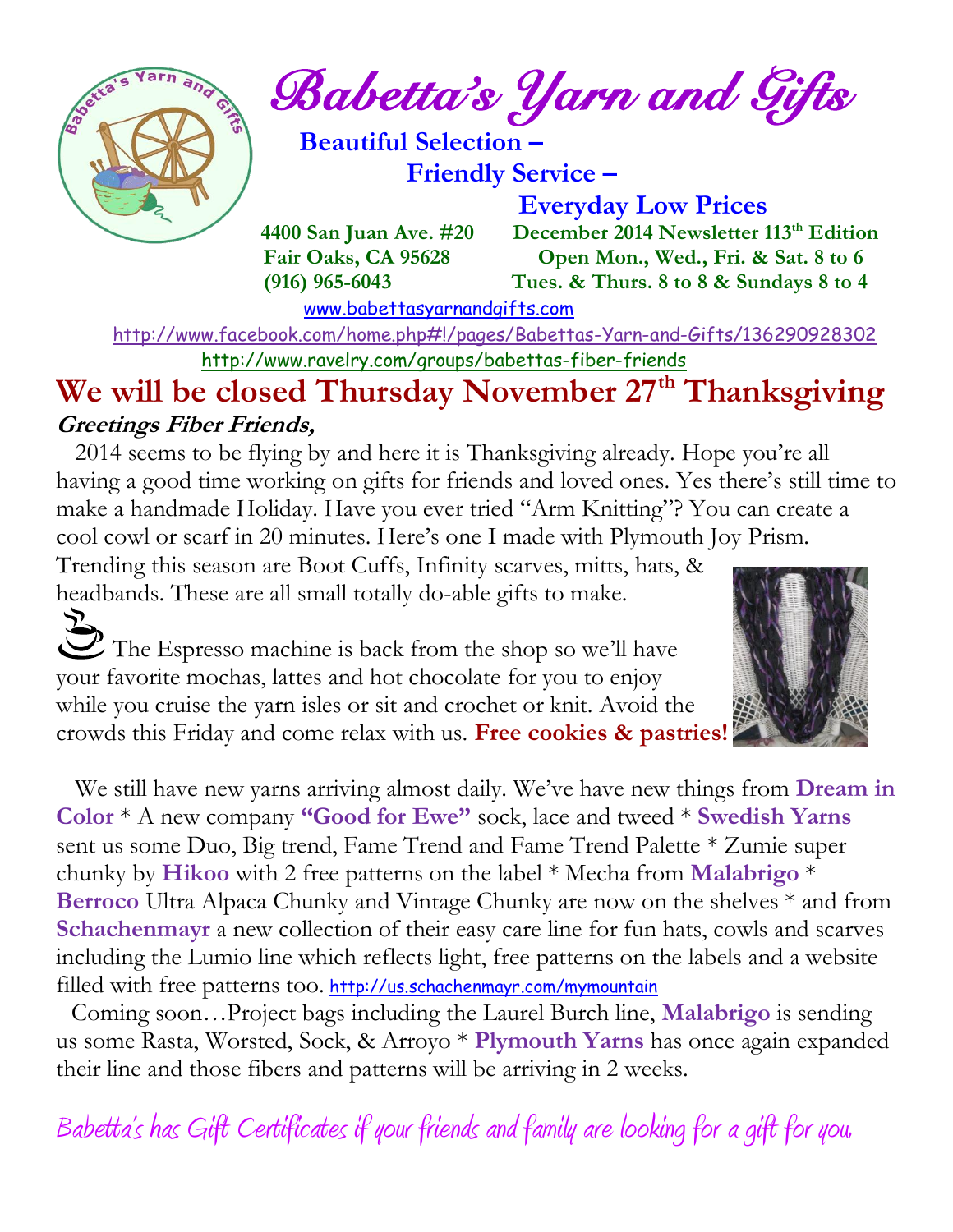# \*Small Business Saturday at Babetta's\*

 Come to Babetta's this Saturday November 29 With a minimum \$20 purchase you'll receive a Goody Bag, a coupon for 10% off a purchase in Dec. and be entered to WIN! one of many fiber door prizes. Why buy online when you can enjoy the softness and beautiful colors in person?



 Bring a non-perishable food item on your next visit and you'll be entered to win a \$25 Babetta's Gift certificate. These items are distributed in our own community to those in need.



 **We are also collecting donations for Mary House, located at 1351 North C St. Sacramento, a place for homeless women, children and teens to find shelter during the day. Knitted or crocheted hats and scarves are needed along with yarn for them to knit and crochet their own projects. You can drop off your donations here at Babetta's or contact Laura Greer directly at (916) 996-7347. They also need gloves, underwear, and feminine hygiene projects.**

### **Charity Knitting Group**

 How would you like to do some charity knitting/crocheting with a lovely group of people? **"The Purls of Fair Oaks"** meets the second Thursday of every month from 10am to noon here at **Babetta's.** This wonderful group of knitters makes newborn hats for local hospitals as well as other local charity groups. If you'd like to come join the group there's always room for more. This month's date is Dec. 11. If you'd like to drop off any knitted or crocheted donation items you can do that at any time and I will pass them on.

# **Classes for December at Babetta's**

 *In our project classes you can learn to knit anything from scarves to socks to felted purses to lace shawls to hats to sweaters. Pick your project and join in the fun. Our knitters inspire each other to try new things by sharing ideas and showing off their latest creation. Sign up for one of our classes and you will receive a coupon for 10% off.*

 **Pre-registration is required as class sizes are limited. Please choose your dates carefully. Because of scheduling conflicts and complications, make-up classes will only be allowed under special circumstances and individual consideration.**